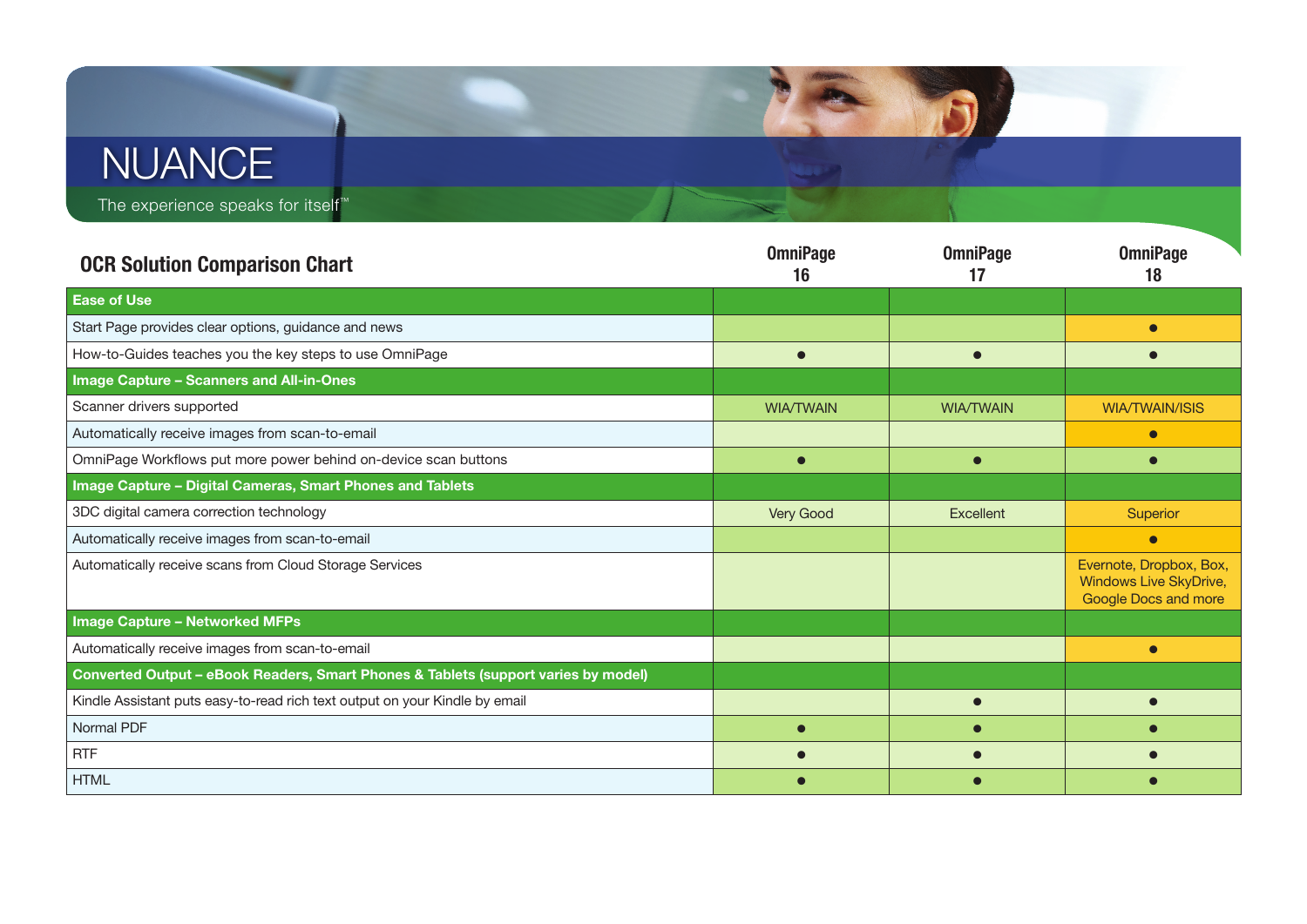| <b>OCR Solution Comparison Chart</b>                                                                                                                                                       | <b>OmniPage</b><br>16 | <b>OmniPage</b><br>17 | <b>OmniPage</b><br>18                                                       |
|--------------------------------------------------------------------------------------------------------------------------------------------------------------------------------------------|-----------------------|-----------------------|-----------------------------------------------------------------------------|
| <b>Accuracy</b>                                                                                                                                                                            |                       |                       |                                                                             |
| Word accuracy                                                                                                                                                                              | <b>Excellent</b>      | <b>Excellent</b>      | <b>Superior</b><br>18% increased word<br>accuracy from scanned<br>documents |
| Improved character attributes / font matching                                                                                                                                              | <b>Excellent</b>      | Superior              | Superior                                                                    |
| Legal / Medical dictionaries improve accuracy with words in these dictionaries                                                                                                             | $\bullet$             |                       | $\bullet$                                                                   |
| IntelliTrain™ proofing learns as you correct results                                                                                                                                       | $\bullet$             | $\bullet$             | $\bullet$                                                                   |
| <b>Layout Accuracy - Formatting</b>                                                                                                                                                        |                       |                       |                                                                             |
| Advanced flowing page output links columns of text for easy editing                                                                                                                        | Very Good             | <b>Excellent</b>      | <b>Superior</b>                                                             |
| PDF Overlay Matching provides superior text based PDF conversion                                                                                                                           | Excellent             | Superior              | <b>Superior</b>                                                             |
| TruePage™ output                                                                                                                                                                           | Very Good             | <b>Excellent</b>      | <b>Superior</b>                                                             |
| ExactWord output for improved editing                                                                                                                                                      | Very Good             | <b>Excellent</b>      | <b>Superior</b>                                                             |
| Improved table conversion                                                                                                                                                                  | Very Good             | <b>Excellent</b>      | <b>Superior</b>                                                             |
| Accurate processing of similar pages (layout learning)                                                                                                                                     | <b>Very Good</b>      | <b>Excellent</b>      | <b>Superior</b>                                                             |
| Colour recognition and retention                                                                                                                                                           | Very Good             | <b>Excellent</b>      | <b>Superior</b>                                                             |
| Maintains headers and footers                                                                                                                                                              | <b>Very Good</b>      | <b>Excellent</b>      | <b>Superior</b>                                                             |
| Titles / large font recognition                                                                                                                                                            | Excellent             | <b>Excellent</b>      | <b>Superior</b>                                                             |
| Legal (pleading) documents                                                                                                                                                                 | <b>Excellent</b>      | <b>Excellent</b>      | <b>Superior</b>                                                             |
| Vertical text recognition                                                                                                                                                                  |                       | <b>Excellent</b>      | <b>Superior</b>                                                             |
| Recognition of Chinese, Japanese and Korean characters                                                                                                                                     |                       | <b>Excellent</b>      | Superior                                                                    |
| Auto-detection of text in Asian languages                                                                                                                                                  |                       | <b>Excellent</b>      | Superior                                                                    |
| <b>Document Input</b>                                                                                                                                                                      |                       |                       |                                                                             |
| Bitmap (*.bmp), DCX (*.dcx), GIF (*.gif), JB2 (*.jbg), JP2 (*.jp2), JPEG (*.jpg), MAX (*.max), PCX (*.pcx),<br>PDF (*.pdf), PNG (*.png), TIFF (*.tif), XIFF (TIFF FX) (*.xif), XPS (*.xps) | $\bullet$             | $\bullet$             |                                                                             |
| <b>Image Pre-processing</b>                                                                                                                                                                |                       |                       |                                                                             |
| Automatic page rotation                                                                                                                                                                    | $\bullet$             | $\bullet$             | $\bullet$                                                                   |
| <b>Deskew</b>                                                                                                                                                                              |                       | $\blacksquare$        | $\bullet$                                                                   |
| Keep original resolution                                                                                                                                                                   |                       |                       |                                                                             |
| Apply pre-defined Enhancement Template (profile)                                                                                                                                           | $\bullet$             | $\bullet$             | $\bullet$                                                                   |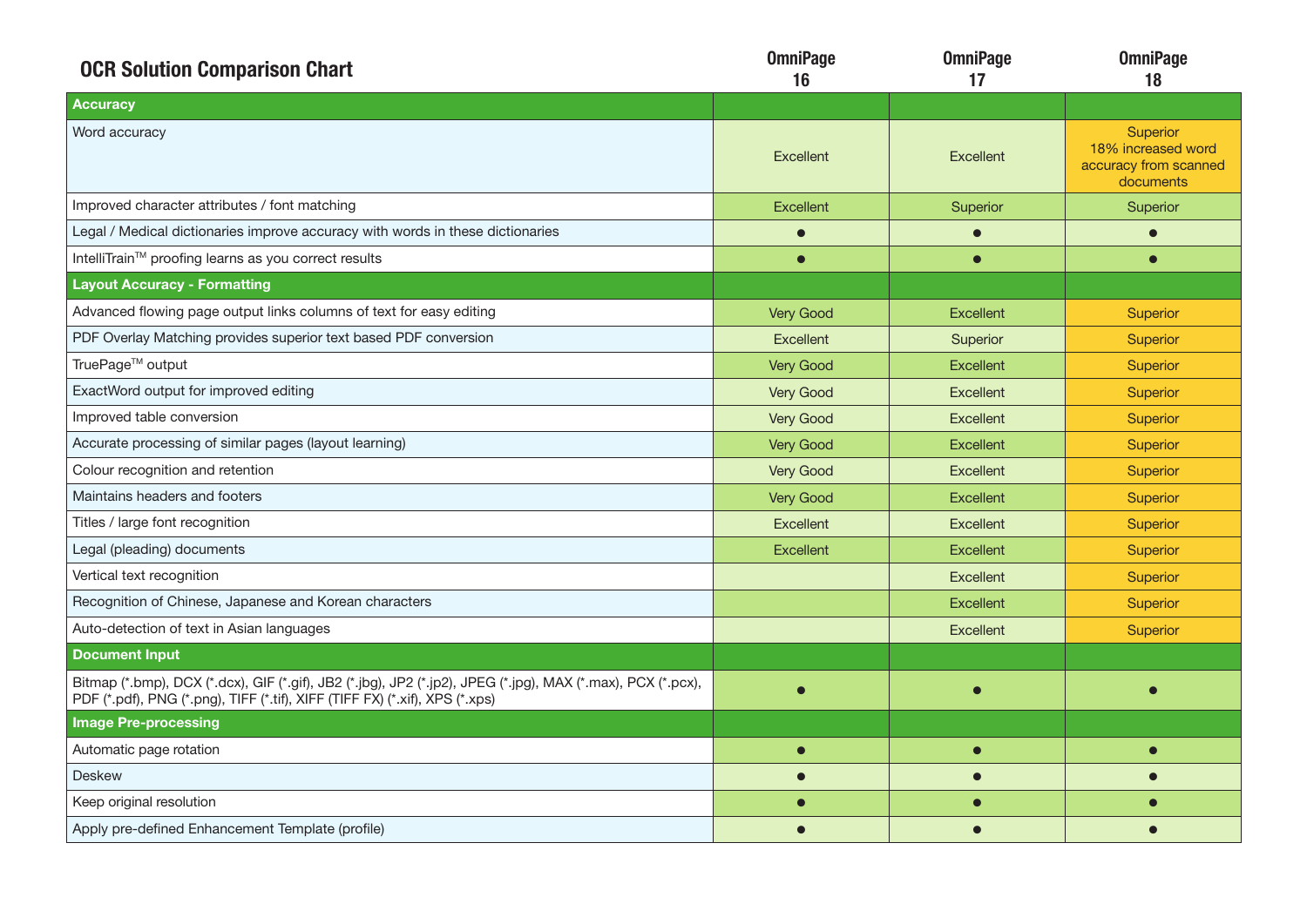| <b>OCR Solution Comparison Chart</b>                                                           | <b>OmniPage</b><br>16 | <b>OmniPage</b><br>17 | <b>OmniPage</b><br>18 |
|------------------------------------------------------------------------------------------------|-----------------------|-----------------------|-----------------------|
| <b>Image Pre-processing</b>                                                                    |                       |                       |                       |
| Despeckle/Normal                                                                               | $\bullet$             | $\bullet$             | $\bullet$             |
| Despeckle/Halftone                                                                             |                       |                       | $\bullet$             |
| Auto-crop                                                                                      |                       |                       | $\bullet$             |
| Remove punch holes                                                                             |                       |                       | $\bullet$             |
| Clean borders                                                                                  |                       |                       | $\bullet$             |
| Blank page removal with sensitivity                                                            |                       |                       | $\bullet$             |
| Scanner Enhancement Technology (SET™) Tools                                                    |                       |                       |                       |
| <b>Brightness and Contrast</b>                                                                 | $\bullet$             | $\bullet$             | $\bullet$             |
| Hue / Saturation / Lightness                                                                   |                       |                       | $\bullet$             |
| Crop                                                                                           |                       |                       |                       |
| Rotate                                                                                         | $\bullet$             | $\bullet$             | $\bullet$             |
| OCR brightness                                                                                 |                       |                       |                       |
| Drop out colour                                                                                |                       |                       |                       |
| Adjust resolution                                                                              |                       |                       |                       |
| Fill                                                                                           |                       | $\bullet$             |                       |
| <b>Deskew</b>                                                                                  | $\bullet$             | $\bullet$             |                       |
| 3D Deskew (for digital camera images)                                                          |                       |                       |                       |
| Adjustable Despeckle/Normal                                                                    |                       |                       |                       |
| Adjustable Despeckle/Halftone                                                                  |                       |                       | $\bullet$             |
| Adjustable Despeckle/Salt & Pepper                                                             |                       |                       | $\bullet$             |
| Adjustable Inverse Despeckle                                                                   |                       |                       | $\bullet$             |
| Auto-crop                                                                                      |                       |                       | $\bullet$             |
| Remove punch holes                                                                             |                       |                       | $\bullet$             |
| Clean borders                                                                                  |                       |                       | $\bullet$             |
| Enhance whiteboard photo                                                                       |                       |                       | $\bullet$             |
| <b>PDF Workflows &amp; Output</b>                                                              |                       |                       |                       |
| eDiscovery Assistant for searchable PDF keeps PDF files unchanged while making them searchable |                       |                       | $\bullet$             |
| PDF formats - image, searchable image, normal and edited                                       | $\bullet$             | $\bullet$             |                       |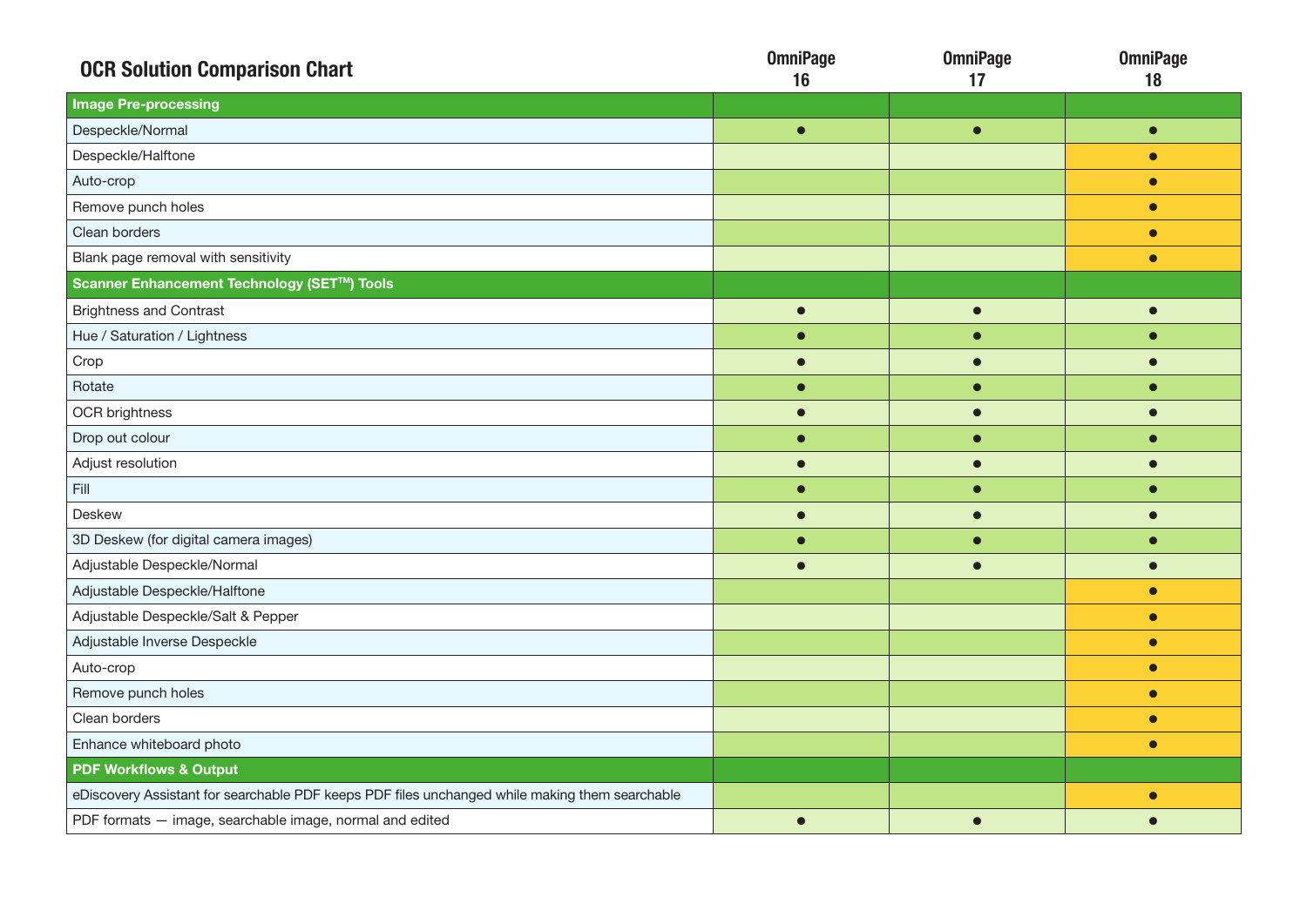| <b>OCR Solution Comparison Chart</b>                                             | <b>OmniPage</b><br>16 | <b>OmniPage</b><br>17 | <b>OmniPage</b><br>18 |
|----------------------------------------------------------------------------------|-----------------------|-----------------------|-----------------------|
| <b>PDF Workflows &amp; Output</b>                                                |                       |                       |                       |
| PDF/A                                                                            | $\bullet$             | ┍                     |                       |
| <b>Linearised PDF</b>                                                            |                       |                       |                       |
| Auto-format headers and footers                                                  |                       |                       |                       |
| MRC-High Compression for maximum file compression of scanned documents           | Excellent             | Excellent             | Superior              |
| Retain annotations (when using eDiscovery Assistant)                             |                       |                       |                       |
| Create and preserve hyperlinks                                                   | О                     |                       |                       |
| <b>Bookmark Page Thumbnails</b>                                                  |                       |                       |                       |
| <b>Application (Text) Output</b>                                                 |                       |                       |                       |
| Microsoft <sup>®</sup> Word (.doc)                                               | C                     |                       |                       |
| Microsoft <sup>®</sup> Excel® (.xls)                                             |                       |                       |                       |
| Microsoft <sup>®</sup> WordML (.xml)                                             |                       |                       |                       |
| Microsoft <sup>®</sup> Word 2007/2010 (.docx)                                    |                       |                       |                       |
| Microsoft <sup>®</sup> Excel 2007/2010 (.xlsx)                                   |                       |                       |                       |
| Microsoft <sup>®</sup> PowerPoint <sup>®</sup> 2007/2010 (.pptx)                 |                       |                       |                       |
| XPS - image, searchable image and normal                                         | $\bullet$             |                       |                       |
| Text                                                                             |                       |                       |                       |
| Corel <sup>®</sup> WordPerfect <sup>®</sup>                                      |                       |                       |                       |
| <b>HTML</b>                                                                      |                       |                       |                       |
| Audio file output turns text into speech                                         |                       |                       |                       |
| <b>Batch Manager</b>                                                             |                       |                       |                       |
| Batch Manager Console to manage and monitor jobs                                 | $\bullet$             | ┍                     |                       |
| Immediate batch processing using new or existing Workflows                       |                       |                       |                       |
| Silently running (without prompts) batch processing                              |                       |                       |                       |
| Batch process from cloud storage (Nuance Cloud Connector, Evernote® and Dropbox) |                       |                       |                       |
| Batch process incoming email attachments                                         |                       |                       |                       |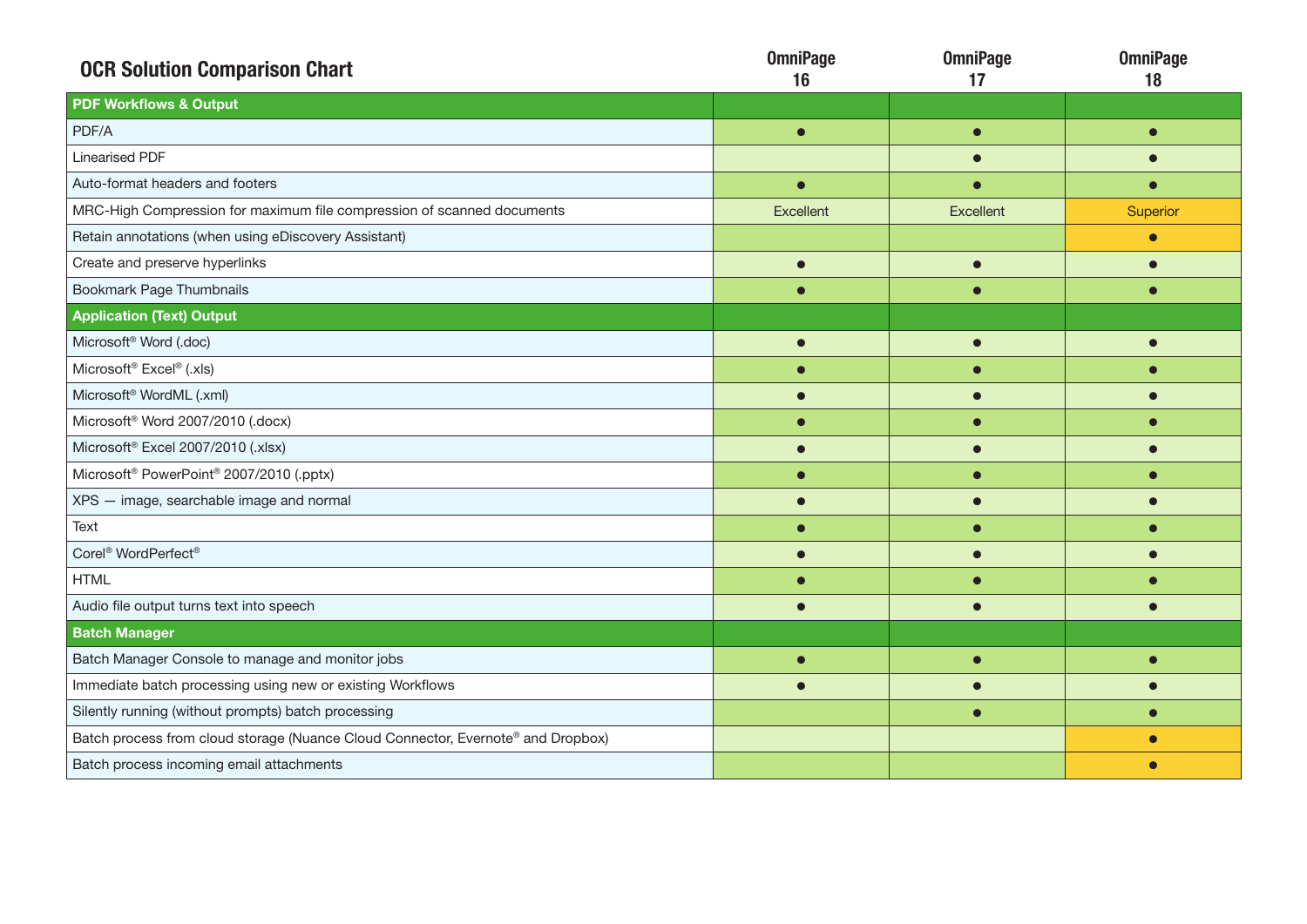| <b>OCR Solution Comparison Chart</b>                              | <b>OmniPage</b><br>16 | <b>OmniPage</b><br>17 | <b>OmniPage</b><br>18     |
|-------------------------------------------------------------------|-----------------------|-----------------------|---------------------------|
| <b>User Interface Views and Function Windows</b>                  |                       |                       |                           |
| Classic view for those familiar with OmniPage                     | $\bullet$             | $\bullet$             |                           |
| Quick Convert view with popular options in one window             |                       |                       |                           |
| Flexible view windows arranged in a convenient tabbed arrangement |                       |                       |                           |
| Dockable and moveable function windows                            |                       |                       |                           |
| Custom views allow you to save your favourite window arrangements |                       |                       |                           |
| Complete Text Editor to modify recognised text                    | $\bullet$             |                       |                           |
| Easy Loader for fast opening of files                             |                       |                       |                           |
| Document Manager for processing statistics                        | $\bullet$             |                       |                           |
| Continuous monitoring with Workflow status                        | $\bullet$             |                       |                           |
| <b>Advanced OCR Tools</b>                                         |                       |                       |                           |
| Workflow Assistant and Manager                                    | Г                     |                       |                           |
| Zone Templates                                                    |                       |                       |                           |
| <b>User Dictionaries</b>                                          |                       |                       |                           |
| <b>Training files</b>                                             | $\bullet$             | $\bullet$             |                           |
| Custom saving preferences (output format profiles)                | $\bullet$             |                       |                           |
| Amazon <sup>®</sup> Kindle <sup>®</sup> Assistant                 |                       |                       |                           |
| <b>Document Control</b>                                           |                       |                       |                           |
| Manual speed zoning                                               | O                     | ◠                     |                           |
| Selectable picture editor                                         |                       |                       |                           |
| Image resolution control                                          |                       |                       |                           |
| On-the-fly zoning                                                 |                       |                       |                           |
| Vertical text zoning                                              |                       |                       |                           |
| <b>Proofing &amp; Training</b>                                    |                       |                       |                           |
| Context correction                                                | O                     |                       |                           |
| Individual character training                                     | $\bullet$             |                       |                           |
| Dynamic verification                                              |                       |                       |                           |
| Correction suggestions                                            |                       |                       | (with keyboard shortcuts) |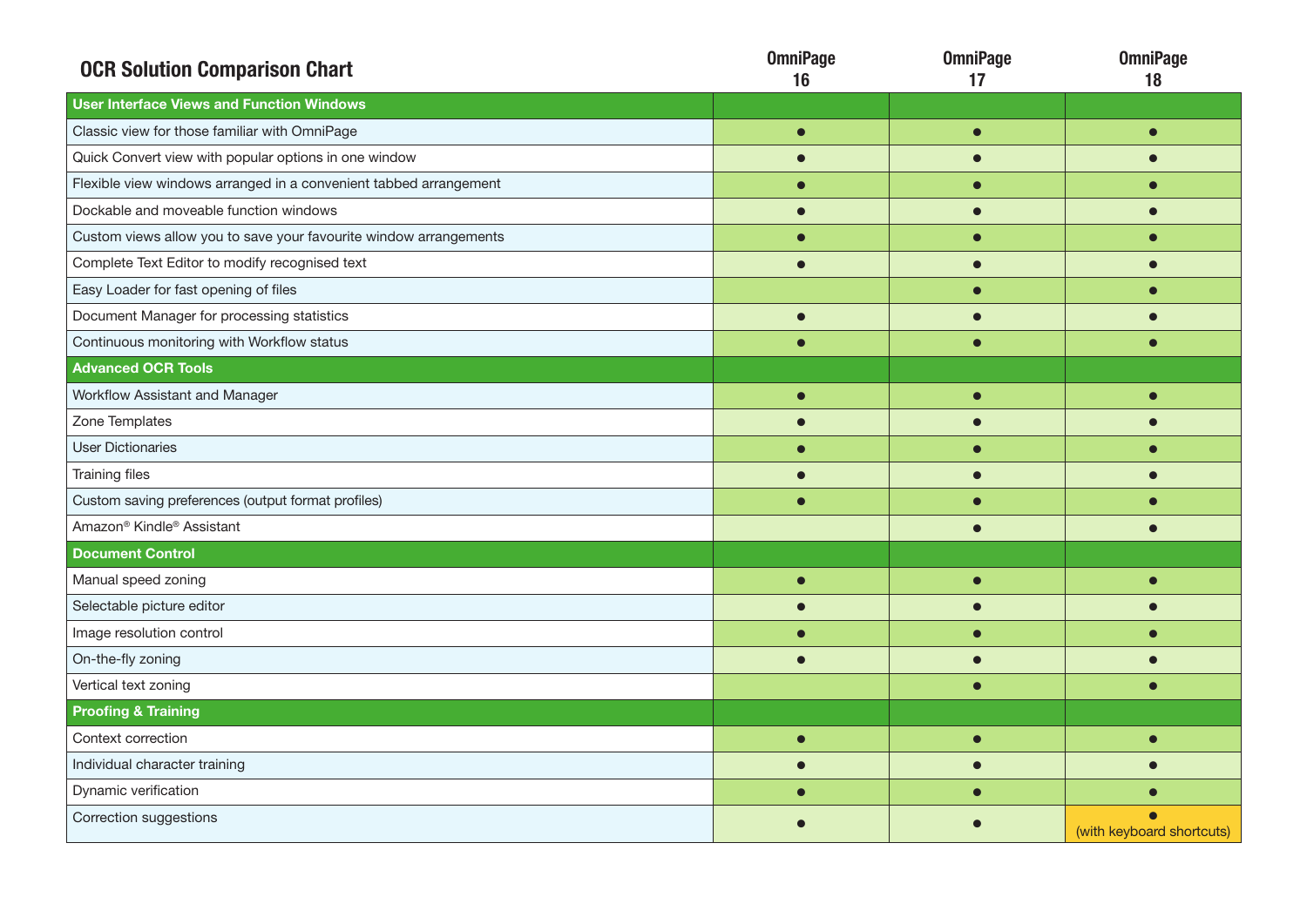| <b>OCR Solution Comparison Chart</b>                               | <b>OmniPage</b><br>16 | <b>OmniPage</b><br>17 | <b>OmniPage</b><br>18 |
|--------------------------------------------------------------------|-----------------------|-----------------------|-----------------------|
| <b>Windows Integration</b>                                         |                       |                       |                       |
| Customisable "right click" workflow automation in Windows Explorer | $\bullet$             | $\bullet$             | $\bullet$             |
| Convert Now Wizard with "right-click" in Windows Explorer          | $\bullet$             |                       | O                     |
| Workflows in Windows 7 Jump List                                   |                       | $\bullet$             | $\bullet$             |
| <b>Advanced Productivity Features</b>                              |                       |                       |                       |
| Faster OCR engines                                                 | <b>Excellent</b>      | Excellent             | Superior              |
| Multi-threading                                                    | Excellent             | Superior              | Superior              |
| Parallel multi-core processing (Intel and AMD supported)           | $\bullet$             | $\bullet$             | $\bullet$             |
| Parallel multi-document batch processing for multi-core processors |                       | $\bullet$             | $\bullet$             |
| Automatic language detection                                       |                       |                       | $\bullet$             |
| Add and preserve hyperlinks                                        | $\bullet$             | $\bullet$             | $\bullet$             |
| Open multiple documents at once with parallel processing           |                       |                       |                       |
| Concurrent file saving                                             |                       |                       | O                     |
| Microsoft Office Direct OCR                                        | $\blacksquare$        | $\bullet$             | $\bullet$             |
| <b>Nuance Cloud Connectors</b>                                     |                       |                       |                       |
| Nuance Cloud Connector with Windows Network Drive                  |                       |                       | $\bullet$             |
| <b>AT&amp;T Synaptic Storage</b>                                   |                       |                       | $\bullet$             |
| Caringo CAStor                                                     |                       |                       | $\bullet$             |
| <b>EMC Atmos Online</b>                                            |                       |                       | $\bullet$             |
| Amazon S3                                                          |                       |                       | $\bullet$             |
| Google Docs/Storage                                                |                       |                       | $\bullet$             |
| Nirvanix                                                           |                       |                       | $\bullet$             |
| <b>Windows Azure</b>                                               |                       |                       | $\bullet$             |
| Box.net                                                            |                       |                       | $\bullet$             |
| OpenStack                                                          |                       |                       | $\bullet$             |
| Peer1 CloudOne                                                     |                       |                       | $\bullet$             |
| Rackspace CloudFiles                                               |                       |                       | $\bullet$             |
| WebDav                                                             |                       |                       | $\bullet$             |